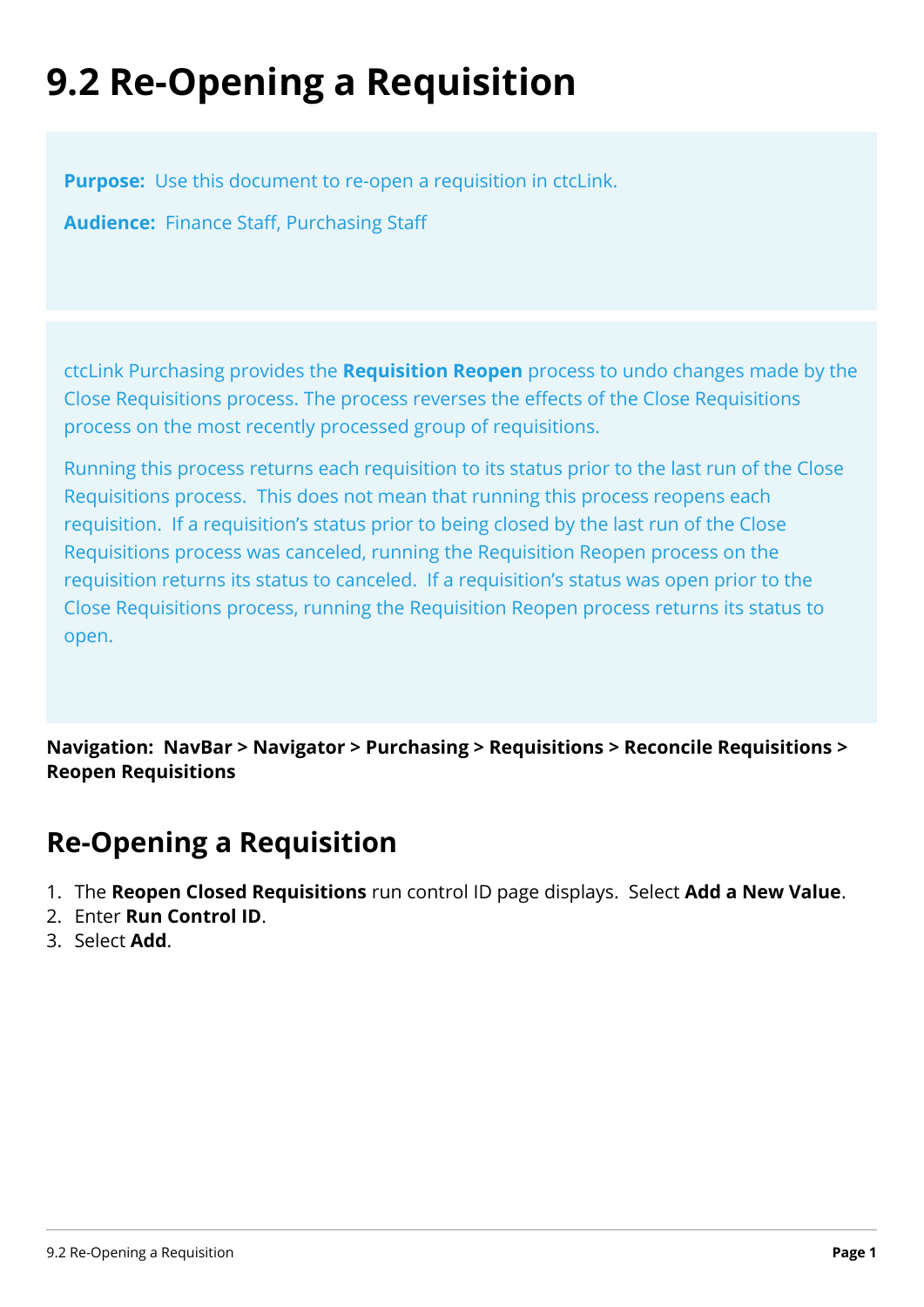| <b>Reopen Requisitions</b>                     | $\ddot{}$<br>$\times$                                                                                                                                                                                                                |   | σ<br>-     | $\times$          |
|------------------------------------------------|--------------------------------------------------------------------------------------------------------------------------------------------------------------------------------------------------------------------------------------|---|------------|-------------------|
| $\left( \leftarrow \right)$<br>$\rightarrow$ G | Q Search<br>$\cdots \; \colorbox{red}{\blacktriangledown} \; \colorbox{red}{\LARGE\vartriangle} \; \colorbox{red}{\cdots}$<br><b>① △</b> https://fs-gdr.peoplesoft-nonprod-aws.ctclink. <b>sbctc.edu/</b> psp/fsgdr/EMPLOYEE/ERP/c/R |   | 宐<br>企 叭   | $\equiv$          |
| < Manager Self Service                         | <b>Reopen Closed Requisitions</b>                                                                                                                                                                                                    | 合 | ÷          | $\circledcirc$    |
|                                                |                                                                                                                                                                                                                                      |   | New Window | Help <sup>-</sup> |
| <b>Reopen Closed Requisitions</b>              |                                                                                                                                                                                                                                      |   |            |                   |
| <b>Find an Existing Value</b>                  | <b>Add a New Value</b>                                                                                                                                                                                                               |   |            |                   |
| Run Control ID REOPEN_REQ                      |                                                                                                                                                                                                                                      |   |            |                   |
| Add                                            |                                                                                                                                                                                                                                      |   |            |                   |
| Find an Existing Value                         | Add a New Value                                                                                                                                                                                                                      |   |            |                   |
|                                                |                                                                                                                                                                                                                                      |   |            |                   |
|                                                |                                                                                                                                                                                                                                      |   |            |                   |
|                                                |                                                                                                                                                                                                                                      |   |            |                   |
|                                                |                                                                                                                                                                                                                                      |   |            |                   |
|                                                |                                                                                                                                                                                                                                      |   |            |                   |

- 4. The **Reopen Requisitions** page displays. Select **Last Close Requisitions Run**.
- 5. Select **Run**.

| <b>Reopen Requisitions</b>                 |                       |                        |                |
|--------------------------------------------|-----------------------|------------------------|----------------|
| <b>REOPEN REQ</b><br><b>Run Control ID</b> | <b>Report Manager</b> | <b>Process Monitor</b> | <b>Run</b>     |
|                                            |                       |                        |                |
| <b>Process Request Parameters</b>          |                       |                        |                |
| <b>Cast Close Requisitions Run</b>         |                       |                        |                |
| ○ Select Requisitions to be Reopened       |                       |                        |                |
|                                            |                       |                        |                |
| <b>Save</b><br><b>Notify</b>               |                       | <b>Add</b>             | Update/Display |

 Use the **Process Scheduler Request** page to enter or update parameters, such as server name and process output format.

You must select a **Server** name to identify the server on which the process will run. If you use the same Run Control ID for subsequent processes, the server name that you last used will default in this field.

6. The **Process Scheduler Request** page displays. Choose **Server Name**.